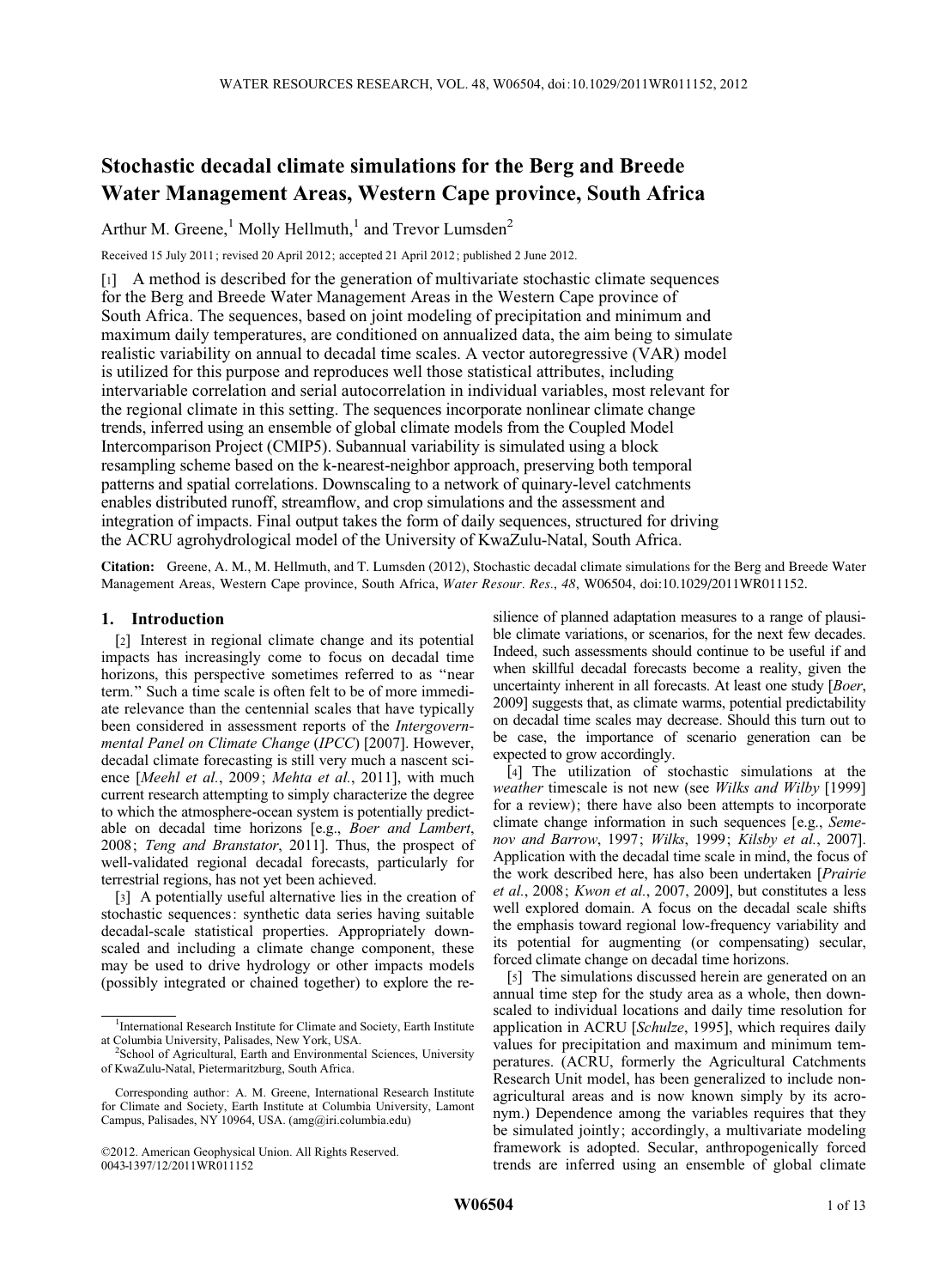models (GCMs) from the CMIP5 project [Taylor et al., 2012].

[6] ACRU simulates runoff but also incorporates some crop modeling capabilities, and for impact studies its output will be used to drive an economic model. The present work does not extend to this model coupling but focuses on the methodology of simulation, the first link in this chain. Warburton et al. [2010] provide an assessment of presentday simulations using ACRU.

[7] In section 2 an overview is provided of the physical, hydrological and economic setting. Section 3 describes the data utilized and section 4 the methodology. Model validation is discussed in section 5 and application in section 6. Some trailing issues are considered in section 7, and a summary is provided in section 8.

# 2. The Study Area

# 2.1. Description

[8] Situated in the Western Cape region of South Africa, the study area (Figure 1) comprises the Berg Water Management Area (WMA) and parts of the neighboring Breede WMA, and covers approximately 19,000 km<sup>2</sup>. The Berg and Breede Rivers flow northwestward and eastward, draining into the Atlantic and Indian Oceans, respectively. The two WMAs are treated jointly because they are linked by interbasin transfers, the region's water resources being managed as an integrated system. The study area is characterized by steep gradients in both altitude and rainfall: Mountainous areas along the divide between the WMAs reach elevations of nearly 2000 m and may receive annual mean precipitation in excess of 3000 mm, while near the mouth of the Berg annual means fall below 200 mm.

[9] With the aid of intensive irrigated agriculture, the Western Cape produces high-value crops such as wine and table grapes, deciduous fruits and citrus; the region makes a significant contribution to South Africa's national economy. At the same time urban water demand, notably in the city of Cape Town, has tripled since the late 1970s and continues to increase, by about 4% annually [Louw and van Schalkwyk, 2000], and there is now direct competition for water between urban and agricultural sectors.

## 2.2. Delineation of Subcatchments

[10] For operational decision making, South Africa has been divided into quaternary catchments, these being a fourth level subdivision of the 22 primary catchments that cover South Africa, Lesotho and Swaziland. Schulze and Horan [2011] have further subdivided these into quinary catchments, on the basis of natural breaks in altitude. The study area comprises 171 quinary (or 57 quaternary) catchments.

#### 3. Data

[11] Two types of data are employed, (1) a set of local time series associated with the quinary-level catchments and (2) temperature and precipitation simulations from a 14-member ensemble of global climate models (GCMs) from CMIP5. Observed regional-scale variability, on which the annual-to-decadal component of the simulations is conditioned, is estimated from the spatially averaged quinary time series. The GCM outputs are utilized both globally, to characterize the ''forced'' anthropogenic climate change signal and regionally, to estimate future temperature and precipitation responses to global warming.

# 3.1. Local Observations

[12] The quinary catchment data comprise 171 trivariate daily time series, for precipitation and maximum and minimum temperatures (pr, Tmax, and Tmin, respectively) and span the years 1950–1999. The data derive from a network of stations associated with the quaternary catchments, the same rainfall record being used for three, or occasionally more, neighboring quinaries [Schulze et al., 2005, 2011]. In all, there are 44 independent precipitation records among the quinary data. When ACRU is run, adjustment factors, based on empirical relationships, are applied to the daily values, resulting in the creation of unique rainfall time series for each quinary catchment.



Figure 1. The Berg and Breede Water Management Areas and the study area (shading). The inset map shows the location within South Africa.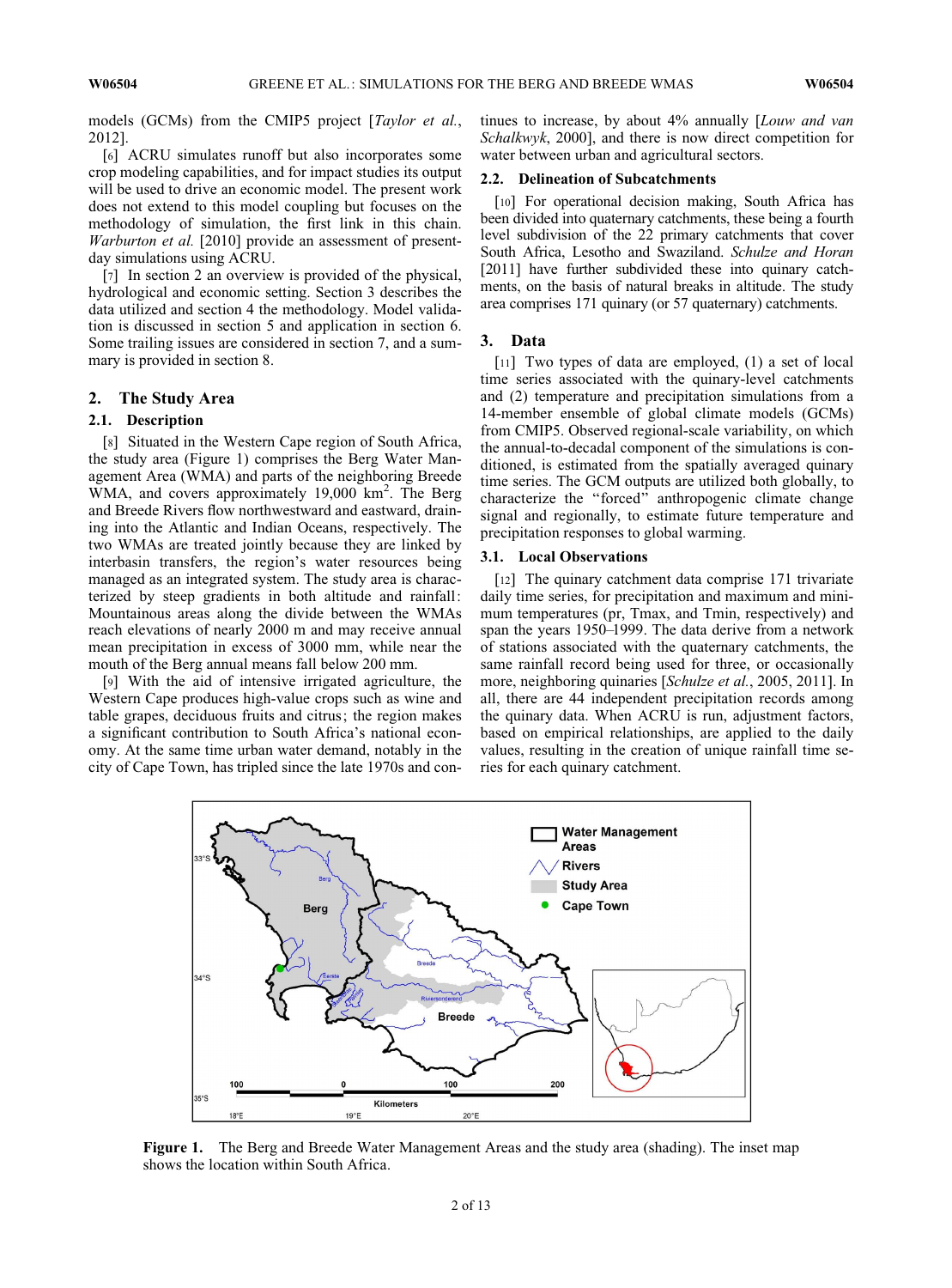[13] The daily temperature data used to represent the quinary catchments were extracted from a gridded database of daily maximum and minimum temperatures (resolution one arc minute of latitude/longitude, corresponding to about 1.85/1.55 km) developed by Schulze and Maharaj [2004]. The mapping of quinaries to grid points [Schulze et al., 2011] produces unique records of maximum and minimum temperature for each catchment.

#### 3.2. Information From GCMs

[14] The expected climate change signal, in this case the regional response for each of the three modeled variables to anthropogenic forcing, is estimated with the aid of an ensemble of 14 GCMs from CMIP5 (Table 1). Both global and regional temperature as well as regional precipitation fields are utilized. Twentieth century values are taken from the ''historical'' simulations, those for the 21st century from the RCP4.5 experiment [Taylor et al., 2012], which represents a middle ground with respect to future emissions. Regional precipitation is computed as an average over  $30^{\circ}-35^{\circ}$ S,  $17^{\circ}-23^{\circ}$ E, an area encompassing the Western Cape and exhibiting a relatively homogeneous spatial pattern of precipitation change in most of the GCMs.

#### 4. Method

[15] The simulation plan assumes three "process classes" that contribute on different time scales, and in differing degrees, to the variability expressed at each of the quinary catchments. These are the forced or anthropogenic component, a ''natural'' annual-to-decadal component and a subannual component, including the seasonal cycle as well as day-to-day variations. The first two of these are modeled at annual time resolution, the trend inferred using the CMIP5 ensemble and the annual-to-decadal component simulated

Table 1. GCMs in the CMIP5 Archive Utilized<sup>a</sup>

| Center                       | Model               |  |  |
|------------------------------|---------------------|--|--|
| BCC (China)                  | BCC-CSM1.1          |  |  |
| CCCma (Canada)               | CanESM2             |  |  |
| <b>CNRM-CERFACS</b> (France) | CNRM-CM5            |  |  |
| CSIRO (Australia)            | $CSIRO-Mk3-6$       |  |  |
| INM (Russia)                 | <b>INM-CM4</b>      |  |  |
| <b>IPSL</b> (France)         | <b>IPSL-CM5A-LR</b> |  |  |
| MIROC (Japan)                | MIROC-ESM           |  |  |
| MIROC (Japan)                | MIROC-ESM-CHEM      |  |  |
| MIROC (Japan)                | MIROC5              |  |  |
| MOHC (United Kingdom)        | HadGEM2-ES          |  |  |
| MPI-M (Germany)              | MPI-ESM-LR          |  |  |
| NASA GISS (United States)    | $GISS-E2-R$         |  |  |
| <b>NCAR</b> (United States)  | CCSM4               |  |  |
| NCC (Norway)                 | NorESM1-M           |  |  |

<sup>a</sup>Institutions are as follows: BCC, Beijing Climate Center, China Meteorological Administration; CCCma, Canadian Centre for Climate Modeling and Analysis; CNRM-CERFACS, Centre National de Recherches Météorologiques/Centre Européen de Recherche et Formation Avancée en Calcul Scientifique: CSIRO, Commonwealth Scientific and Industrial Research Organisation and the Queensland Climate Change Centre of Excellence; INM, Institute for Numerical Mathematics; IPSL, Institut Pierre Simon Laplace; MIROC, Atmosphere and Ocean Research Institute (University of Tokyo), National Institute for Environmental Studies, and Japan Agency for Marine-Earth Science and Technology; MOHC, Met Office Hadley Centre; MPI-M, Max Planck Institute for Meteorology; NASA GISS, NASA Goddard Institute for Space Studies; NCAR, National Center for Atmospheric Research; NCC, Norwegian Climate Centre.

by the VAR model. Subannual variability is generated by preferentially resampling the observational data in 1 year blocks. The k-NN approach utilized for this step allows for shifts in daily rainfall statistics that may come about as a result of climatic changes. A possible increase in interannual precipitation variability with global temperature was investigated, but was not corroborated by the CMIP5 ensemble and is not modeled.

[16] Figure 2 shows a method schematic. In order that the overall flow be clearly illustrated, some of the symbols on this diagram have been assigned multiple levels of significance: The Input node represents an individual catchment record with respect to the trend path (along the top of Figure 2), but the entire ensemble of catchment records with respect to the resampling path (along the bottom); elements of both the analysis (e.g., leading to the VAR node) and synthesis (the Simulate path) are shown; trend is treated differently for precipitation and for the temperature variables, and so on. These procedural details are clarified in sections 4.1–4.4.

#### 4.1. Trends, Past and Future

[17] Local trends are modeled as functions not of time but of global mean temperature, the motivating idea being that trend should represent a response to anthropogenic forcing, rather than simply a shift in the mean level with time. The global mean surface temperature, suitably computed, has been shown to be an effective proxy for the forced climate response [*Ting et al.*, 2009]. Note that various features of the regional climate, including atmospheric circulation, may change as the planet warms. The global mean temperature may be thought of as an index of this warming.

[18] Recent work suggests that the observed global temperature record may be contaminated to some degree by internal decadal variations [Ting et al., 2009; DelSole et al., 2011]. For this reason the signal is computed here by averaging over the CMIP5 ensemble. The individual GCM simulations are low-passed using a fifth-order Butterworth filter [Smith, 2003] having half power at a frequency of  $0.1 \text{ yr}^{-1}$ , then averaged. (Results are not sensitive to the precise method of filtering.) Ensemble averaging has the effect of attenuating unforced climate fluctuations, since these are uncorrelated from model to model, while enhancing that part of the signal that the individual GCMs have in common, namely, the response to anthropogenic forcing. The smoothing reduces both residual interannual variability and the effects of short-lived transients such as volcanic eruptions. For further discussion of this procedure see Greene et al. [2011a].

[19] When a local record is regressed on the smoothed multimodel mean signal the fitted values, representing the trend, take the form of a scaled, shifted version of the regressand. Three such fits appear as the trend lines in Figure 3, which shows the annualized regional (i.e., catchment-averaged) observational series. Note that this procedure implicitly removes any remaining additive bias in the multimodel mean temperature record. Detrending is accomplished by subtracting the fitted values. The regression coefficients are used, in conjunction with the future multimodel mean temperature signal, for forward projection, now in terms of the response to future anthropogenic forcing.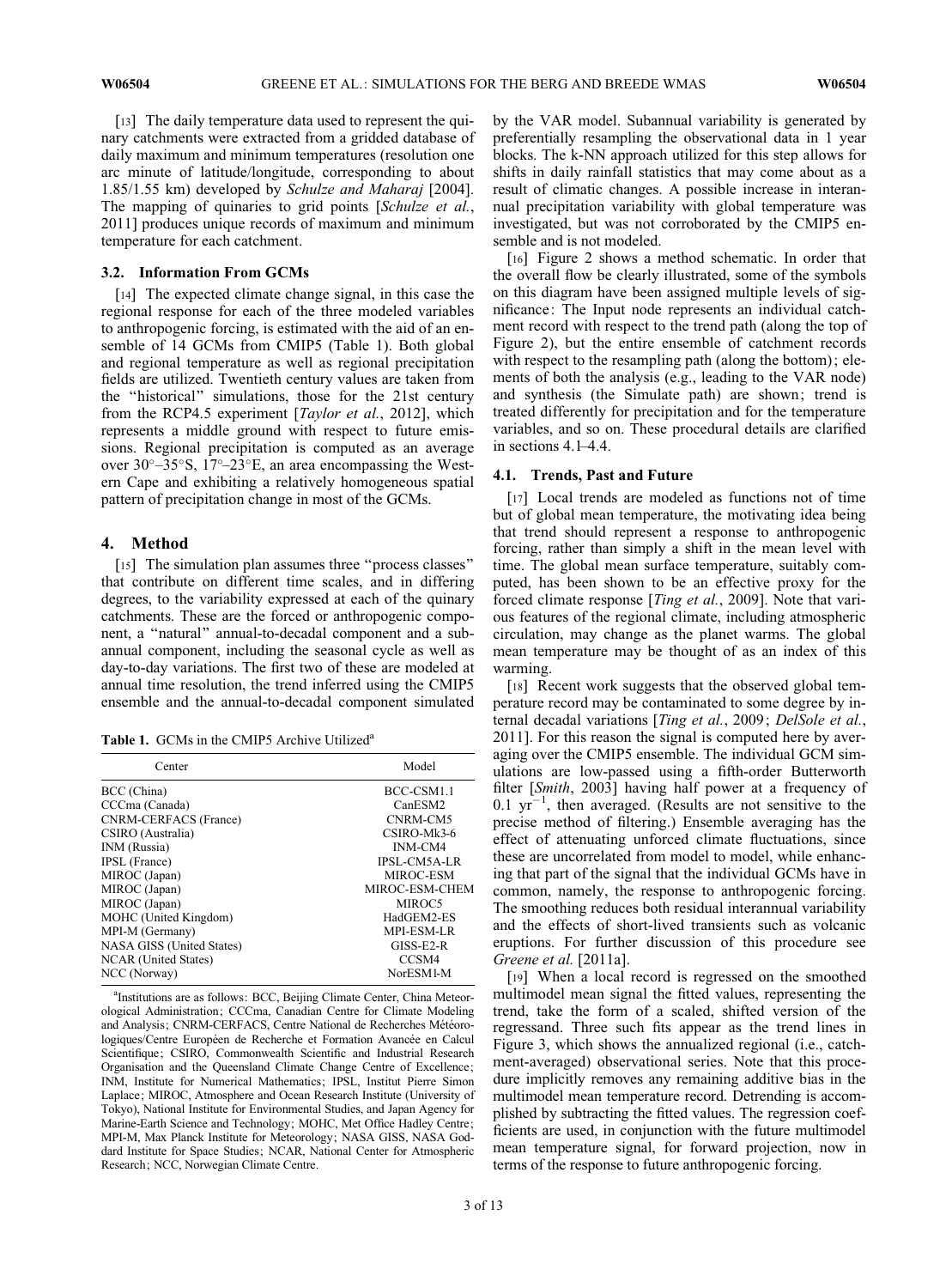

Figure 2. Method schematic: Nodes (boxes) represent signals, and edges (lines) the processes that link them. The dashed line from Resample indicates implicit trend-subannual coupling via the k-nearest neighbors (k-NN) scheme. Dashed lines from Output and ACRU represent processes outside the scope of the present study.

[20] In going from the 20th to the 21st century regional temperature and precipitation variables, as simulated in the CMIP5 ensemble, behave quite differently, as shown in Figure 4. Regional temperature projects consistently on the global mean, as evidenced by the uniform slope across centuries (Figure 4a). Precipitation (Figure 4b) exhibits considerably greater variability, but 20th century values (from the "historical" simulations) do not trend significantly, while the 21st century regression (based on the RCP4.5 experiments) is significant at  $p = 10^{-4}$ . Observed regional precipitation also lacks any significant trend for the period of record, 1950–1999. (To facilitate comparison with the



Figure 3. The three regional time series on which simulations are based. Dashed lines are the fitted trends, from regression on the low-passed CMIP5 multimodel mean global temperature record.

observational record, the 20th century values are shown only for this period; the ''historical'' data actually extend through 2005, the RCP4.5 simulations beginning in 2006.) Because of this difference in behavior, the trend component is treated differently for the temperature and precipitation variables.

[21] Future trends are generated at the catchment level. For maximum and minimum temperatures, this is accomplished by regressing the annualized catchment records on the smoothed multimodel mean signal, as described above, then applying the resulting coefficients to the future multimodel mean temperature record. This enforces a consistent relationship between 20th and 21st century behavior, with respect to the global mean.

[22] The temperature response differs among catchments and between Tmax and Tmin (catchment means of  $0.51 \pm 0.22(1\sigma)$  and  $0.62 \pm 0.30$ , respectively). Forward projection in this manner thus implies a rather complex set of changes in surface temperature gradients over time, while the more rapid increase of Tmin, compared with Tmax, leads to a mean reduction of the diurnal temperature range (DTR). Divergent temperature tendencies could eventually evoke compensating behaviors, such as small-scale circulation adjustments that would act to reduce local gradients. However the reduction in DTR could represent a shift toward a new equilibrium state [see, e.g., Braganza et al., 2004].

[23] Because of this complexity, and because the simulations under discussion extend just a few decades into the future, we do not attempt to include compensating mechanisms for temperature trends in the simulation model. This could be done, for example, by relaxing catchment trends toward a common mean, insuring that local gradients do not become unrealistically large. However there is some spatial dependence in temperature trends, for which an additional level of modeling would be required.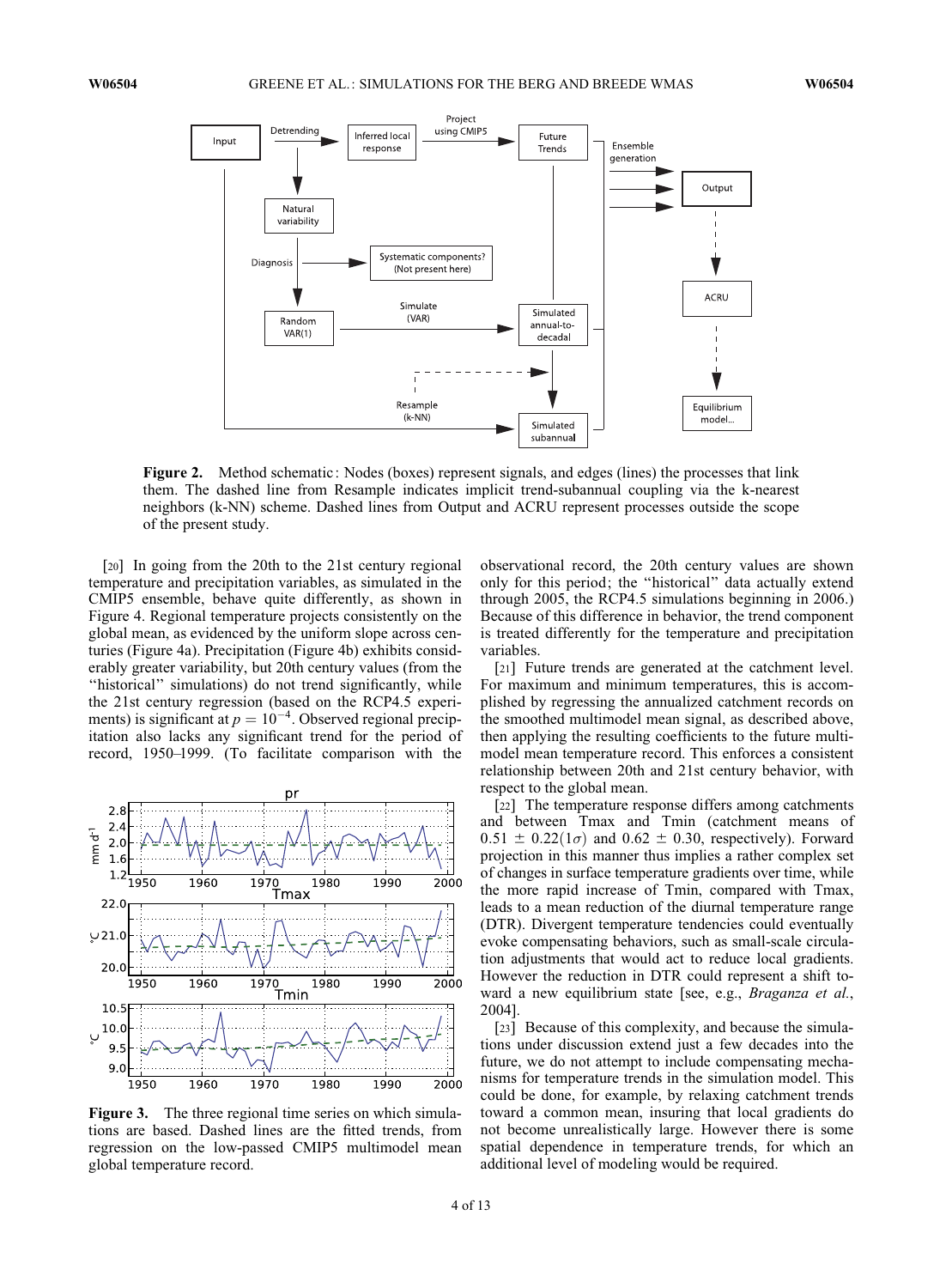

Figure 4. Scatterplots of (a) regional mean temperature and (b) precipitation against global mean temperature, CMIP5 ensemble means. Annual mean values are shown for 1950–1999, corresponding to the observational period of record, and from 2006, when the RCP4.5 simulations begin, through 2065; the region is  $30^\circ - 35^\circ$ S,  $17^\circ - 23^\circ$ E.

[24] Annualized catchment-level precipitation records are similarly regressed on the smoothed multimodel mean, but the resulting coefficients are utilized in a different manner. To begin with, the regional 21st century precipitation response differs among GCMs. The distribution of this response is shown in Figure 5, along with a Gaussian fit. Trends are computed in log space, the coefficients then representing the fractional change in regional precipitation (shown in Figure 5 as percentage change) per degree of global temperature increase. The distribution has mean  $-6.7\%$  per degree warming, with a standard deviation of 6:9%. (These values refer to the 2006–2065 period in the RCP4.5 experiment; the 2000–2005 interval, belonging to the historical simulations, has an intermediate character and its future precipitation trend is interpolated between 20th and 21st century values.) Three of the 14 models become wetter with warming temperatures, suggesting a nonnegligible probability ( $\sim$ 17% in terms of the fitted Gaussian) of



Figure 5. Distribution of the regional precipitation response to global mean temperature change in the CMIP5 ensemble utilized here. Regression is carried out in log space: the abscissa shows the response as the percent change per degree of global temperature increase. The curve is a Gaussian fit to the data.

such an outcome. Note that absolute GCM precipitation values are not utilized in these computations, bypassing a potential source of bias.

[25] In projecting the precipitation trend, a desired quantile is first specified and the corresponding value calculated using the fitted Gaussian. Catchment-level trends are then computed as

$$
T_{c21} = T_r + \alpha T_{c20}, \tag{1}
$$

where  $T_{c21}$  is the future catchment trend,  $T_r$  the quantilebased regional trend,  $T_{c20}$  the 20th century catchment trend and  $\alpha$  is a factor, here set provisionally at 0.5. Thus, the catchment-averaged future trend will correspond to the imposed quantile-based value, while individual catchment trends will scatter around this value according to their 20th century behavior. (Recall that the average 20th century catchment trend is not significantly different from zero.) The degree of scatter,  $\alpha$ , is at the operator's disposal, but is attenuated here in order that study area precipitation not become overly ''disorganized'' as the simulations are projected into the future. Catchment-level 20th century trends show no dependence on either altitude or location within the study area, suggesting a significant random component in their dispersion.

[26] From the physical perspective there is some reason to believe that the Western Cape will dry in coming decades, owing to poleward migration of the dry subtropical belts and midlatitude storm tracks. Indeed, some of this migration has already been observed [Seidel et al., 2008; Yin, 2005]. The phenomenon is also suggested in Figure 11.2 of the IPCC Fourth Assessment Report [IPCC, 2007, p. 869], which shows that the drying projected for the Western Cape is not an isolated regional phenomenon but part of a coherent global pattern.

# 4.2. Regional Annual-to-Decadal Variability

[27] The annual-to-decadal component of the simulation model is based on January–December means of the three variables, averaged over the study area (i.e., the series shown in Figure 3, but after detrending). Owing to the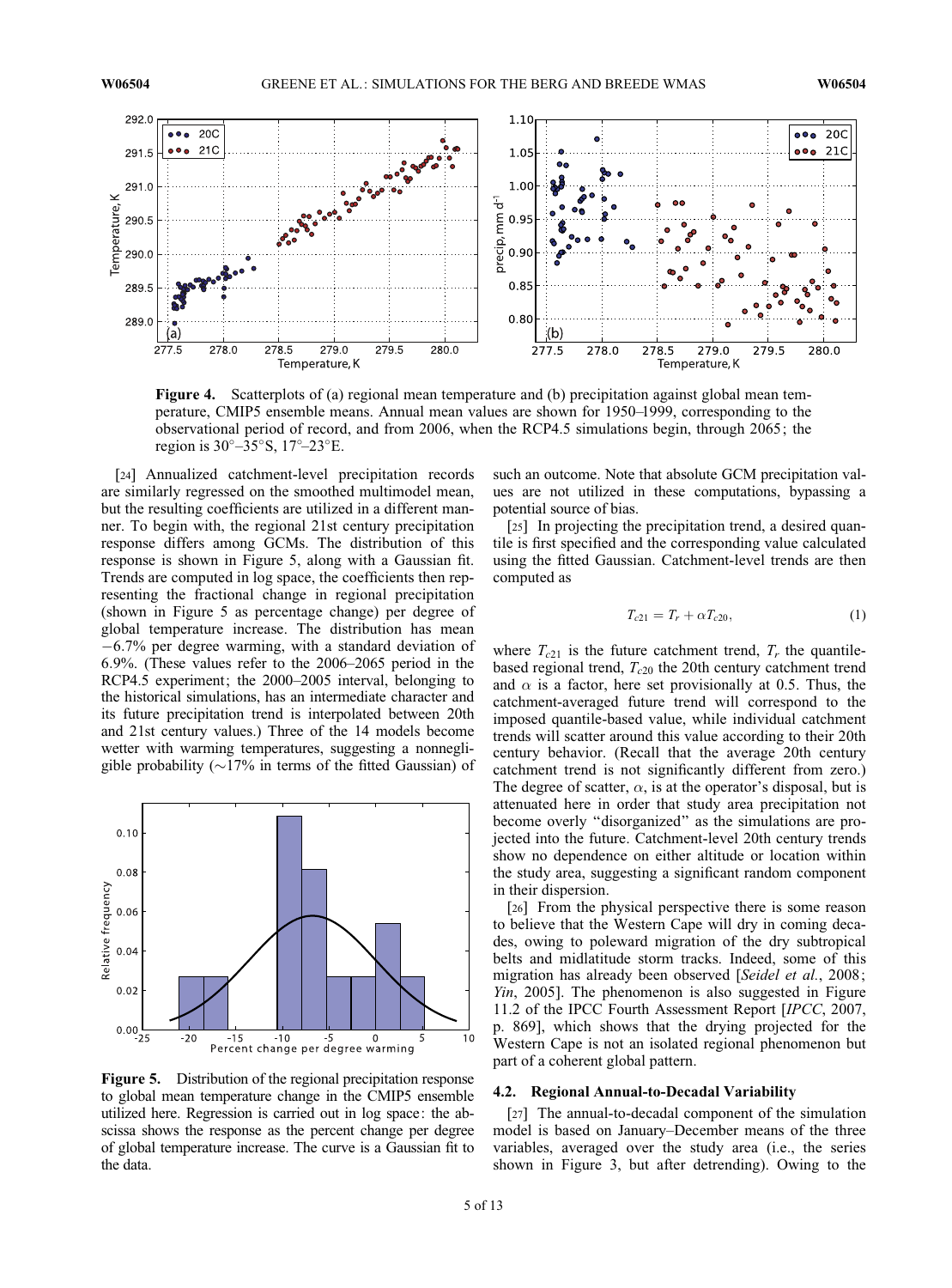winter (JJA) maximum in Western Cape rainfall, time averaging in this way does not bisect the rainy season. Area averaging reduces small-scale ''noise'' that is uncorrelated across catchments, while enhancing whatever large-scale, quasi-regional signal the catchments share. Climate variability on annual-to-decadal scales may be expected to arise chiefly from large-scale oceanic or coupled ocean-atmosphere processes [Schlesinger and Ramankutty, 1994; Trenberth and Hurrell, 1994; Mantua et al., 1997]. Terrestrial climate variations, conditioned by such processes through atmospheric teleconnections, would tend to exhibit relatively large-scale spatial signatures [Hurrell, 1996; Enfield et al., 2001; Glantz et al., 1991].

# 4.2.1. Data Attributes

[28] Tyson et al. [2002] discussed a pervasive 18 year oscillation in southern African climate. The claimed signal, present in both instrumental and paleorecords, was strongest in the 20°-30°S latitude band, but detectable to the southern extremity of the continent. Our regional record was tested for the presence of such a signal, using both singular spectrum analysis (SSA), a technique well suited for detecting quasiperiodic signals in short, noisy time series [Ghil et al., 2002], as well as wavelet analysis [Torrence and Compo, 1998]. Neither method confirms the presence of such an oscillation, as illustrated by the precipitation wavelet spectrum shown in Figure 6a. (Oscillations at the claimed frequency would fall outside the ''cone of influence'' in this plot but should nevertheless be visible if present.) Likewise, SSA and wavelet analyses of the Tmax and Tmin records (wavelet spectra shown in Figures 6b and 6c) do not suggest the presence of significant oscillatory components. There are many possible reasons for such a discrepancy, including spatial or temporal inhomogeneity of the 18 year signal and the analysis of disparate data sets. Without disputing the claims made by Tyson et al., it is concluded that such an oscillation is not present in the data utilized here.

[29] Lag 1 autocorrelation coefficients for the regional variables are significant at 0.10 and 0.05 for Tmax and Tmin, respectively (one-sided test) but not for precipitation. The Durbin-Watson test for serial autocorrelation is a bit more confident, yielding  $p$  values of 0.06 and 0.01 for Tmax and Tmin, respectively. Thus the ''decadal'' (i.e., persistent) component of the observational record appears to reside in the temperature variables, the precipitation signal being essentially indistinguishable from white noise. The wavelet spectra of Figure 6, despite the presence of some episodic activity in the 10 year band, do not suggest (via the presence of significant peaks in the global spectra) the presence of systematic signal components, i.e., components that differ from AR(1) in character.

[30] Owing to the well-defined water year, the modeling of seasonal (JJA) values was considered. However the ACRU model, because it includes the memory effects of soil moisture, requires full years of simulated climate. Additionally, water stresses tend to be highest during the summer months, when rainfall is low and evaporation high, while area physiography limits the potential for buffering via the construction of new dams. Thus, behavior outside the rainy season is also of significant interest. Preliminary inspection of the JJA statistics indicates that they do not differ greatly from those derived from annual values.

[31] A composite scatterplot (Figure 7) shows a negative correlation ( $r = -0.45$ , significant at 0.001) for pr and Tmax, and a stronger positive correlation  $(r = 0.73)$  for Tmax and Tmin. The first of these may reflect rain-associated cloudiness and/or reduction of the Bowen ratio by surface moistening. Both mechanisms involve a significant insolation component, which may explain the lack of correlation between pr and Tmin. In any event, failure to represent these relationships correctly would likely bias the simulations, and, by extension, the resulting outputs from ACRU.

[32] It has been hypothesized that global warming will bring about an increase in year-to-year precipitation variability, owing to the exponential dependence on temperature of water saturation vapor pressure. Figure 8 shows the CMIP5 ensemble distributions of interannual precipitation variance for the  $30^{\circ}-35^{\circ}$ S,  $17^{\circ}-23^{\circ}$  E domain for 1950– 1999 and 2046–2065, by which time global mean temperature has increased by  $\sim$ 1.5°C. Almost no change in the distribution of variance is observed, so there would seem to be little justification for modeling such a dependence. The CMIP3 simulations are in accord on this point.

#### 4.2.2. Statistical Model

[33] The absence of significant peaks in the three regional spectra (for pr, Tmax and Tmin), together with the serial correlation exhibited by the temperature variables, suggests the deployment of a vector autoregressive (VAR) model, a multivariate generalization of the classical AR



Figure 6. Wavelet power spectra for the detrended regional series: (a) precipitation, (b) Tmax, and (c) Tmin. Level boundaries correspond to the 25th, 50th, 75th, and 95th percentiles of spectral power, and the solid black contours correspond to the 0.05 red noise significance level. The thick dashed line delineates the ''cone of influence,'' outside of which edge effects become important. For each variable the panel at the right shows the global wavelet spectrum (solid line) and the 0.05 red noise significance level (dashed line).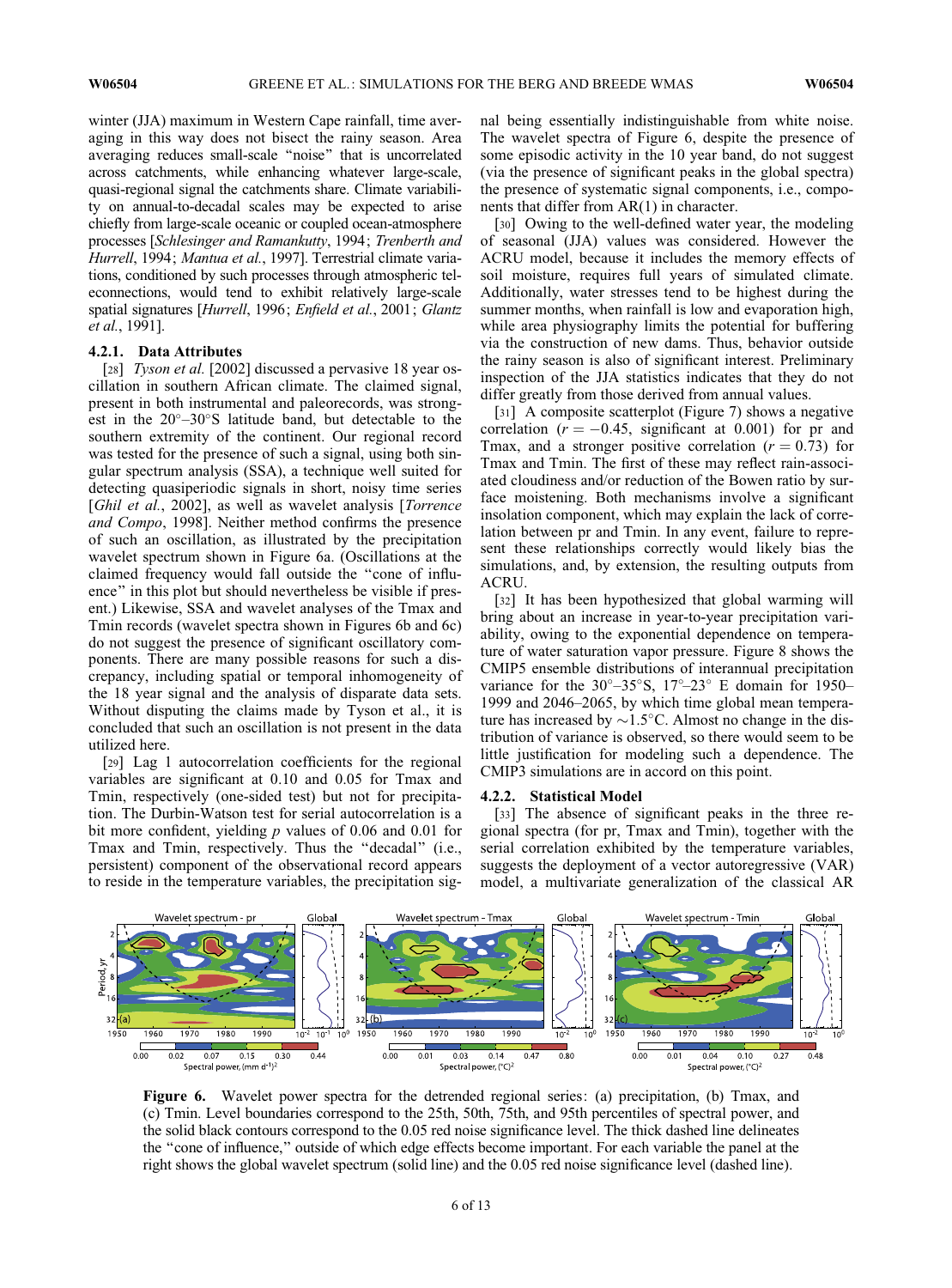

Figure 7. Scatterplots for the (detrended) regional series. Units are mm  $d^{-1}$  for pr and degrees Celsius for Tmax and Tmin.

model, for the annual-to-decadal component of the simulations. VAR models have been widely utilized in both econometrics (see, e.g., *Holden* [1995] and other papers in that issue) and climate studies [e.g., Penland and Sardeshmukh, 1995; Newman, 2007], where a VAR model of order unity is known as a linear inverse model.

[34] The first-order VAR model can be written

$$
\mathbf{y}_t = \mathbf{A}\mathbf{y}_{t-1} + \mathbf{u}_t, \tag{2}
$$

where  $y_t$  is the  $3 \times 1$  (pr, Tmax, Tmin) climate vector at time t, A is a  $3 \times 3$  matrix of coefficients and  $\mathbf{u}_t$  is a  $3 \times 1$ stationary white noise process with expectation 0 and covariance matrix  $\Sigma_u = E(\mathbf{u}^T \mathbf{u})$ . Note that **u** need not be white in parameter space, i.e., there may be some contemporaneous correlation between the variables, corresponding to nonzero off-diagonal elements in  $\Sigma_u$ .



Figure 8. Interannual precipitation variance for the 20th and 21st century simulations. Distributions across the CMIP5 ensemble are shown.

[35] A model of the form (2) was fitted to the annualized regional series by least squares, using the dynamical systems estimation (dse) package [Gilbert, 1995] for the R programming language [Ihaka and Gentleman, 1996]. Onestep-ahead forecasts are shown in Figure 9, where it can be seen that the fraction of variability accounted for by the predictive component of the model (the first term on the right-hand side of equation (2)) is modest. While some of this predictability arises from autocorrelation, some may also result from lagged cross correlations. To quantify contributions from the latter the Granger causality test [Granger, 1969] was applied. This pairwise test assesses the predictability above and beyond that arising from serial autocorrelation that is contributed by lagged cross-variable dependence. Results suggest a limited degree of additional predictability for precipitation and Tmin based on the inclusion of Tmax and precipitation, respectively, at the preceding time step (p values of 0.17 and 0.14, pooled across variables).

[36] Although one could perhaps make a case for a model lacking serial dependence, we retain the VAR structure, in part on the accumulated evidence but also because the hydrological significance of this dependence is not known a priori. It should therefore be instructive to compare ACRU outputs with those based on simulations from a model lacking the predictive term. Ultimately the VAR model is also more general, and can better serve as a prototype for application in a diverse range of settings. Neither Akaike's information criterion (AIC [Akaike, 1973]) nor the Bayesian information criterion (BIC [Raftery, 1986]) suggest that there is anything to be gained by moving beyond the complexity of a first-order model.

#### 4.3. Subannual Variations

[37] Subannual variability is generated by resampling the observations in 1 year blocks, using a modified k-NN scheme [see, e.g., Rajagopalan and Lall, 1999] in which the three-component feature vector consists of a single year's simulated annual means of pr, Tmax and Tmin. The aim is to select, from among the 50 data years, one whose mean annual values approximate this vector. Since year-toyear dependence is already accounted for by the VAR model there is no role in this scheme for a ''successor'': A particular year having been chosen from among the candidates, its subannual patterns of variability are appropriated for the year being simulated.

[38] Experimentation suggested that the use of  $k = 5$  nearest neighbors provides a reasonable compromise between the generation of sufficient variety in the resultant sequences and the inclusion of too remote candidates (see section 5.2). The Mahalanobis distance metric [Mahalanobis, 1936] is utilized, with weights of  $\left(\frac{2}{3}, \frac{1}{6}, \frac{1}{6}\right)$ ance metric *[mandianools*, 1950] is different  $(\frac{2}{3}, \frac{1}{6}, \frac{1}{6})$  assigned to pr, Tmax, and Tmin, respectively, effectively weighting precipitation double the combined weights of the two temperature variables. These weights are based on past results from ACRU implicating precipitation as the most important predictor of runoff, the key application variable, but should be considered provisional subject to further experimentation. (Alternate weights may prove desirable for studies focusing on the summer dry season.)

[39] A monotonically decreasing resampling kernel, with values  $\propto 1/j, j = 1, 2...5$ , is utilized to select from among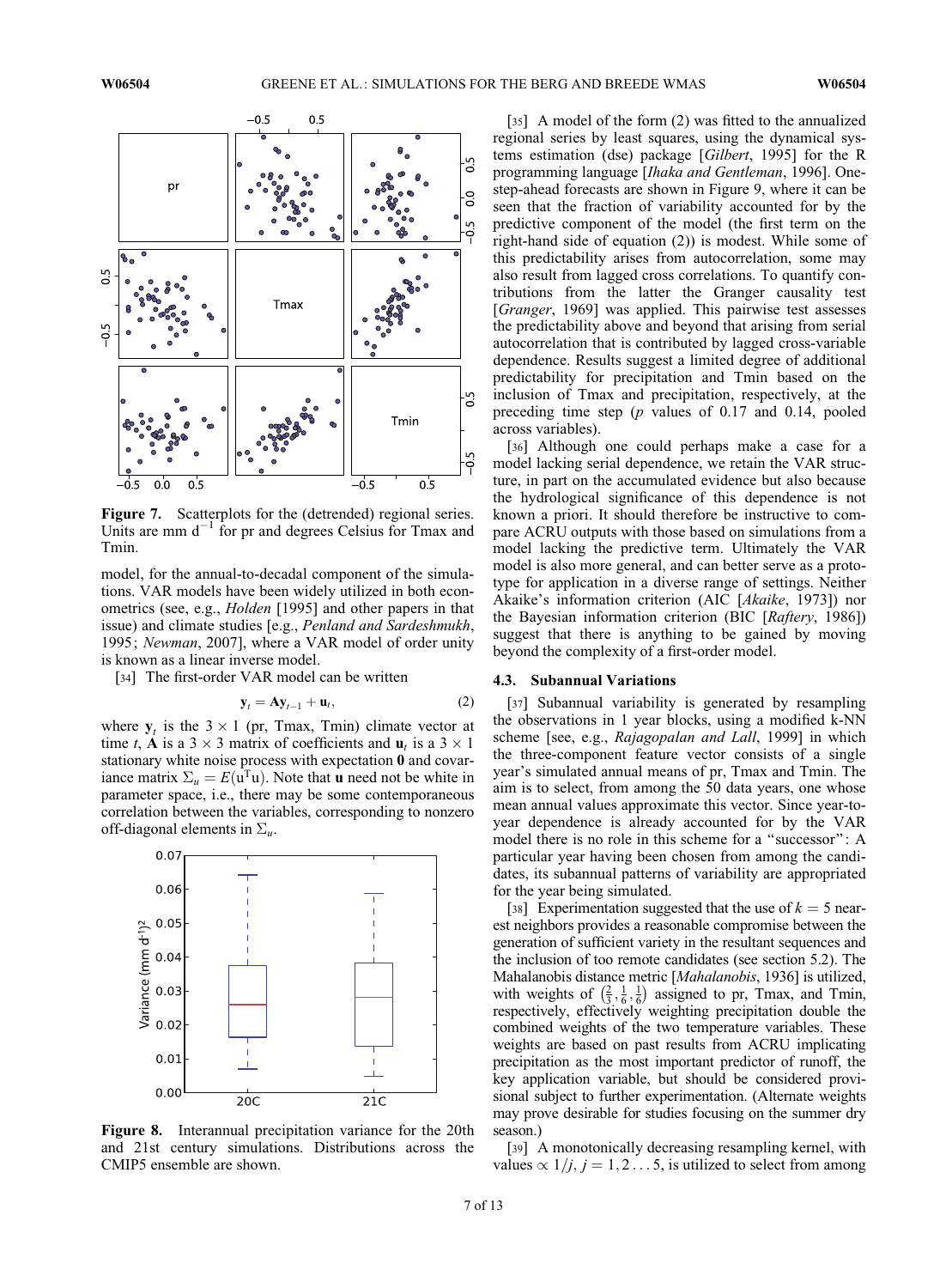

Figure 9. One-step-ahead predictions (dashed lines) for the VAR(1) model. Solid lines show the observed regional series.

the nearest neighbors. The resampling scheme explicitly links the climate change and subannual time scales, in principle enabling the realization of climatically induced changes in daily rainfall statistics, as secular trends in the mean state induce shifts in the population from which resampled statistics are drawn. The three variables are resampled jointly and across the entire study area, preserving spatial coherence (including potential shifts in spatial patterns driven by largescale mean changes), high-frequency covariation and seasonal cycle shape.

#### 4.4. Downscaling

[40] Figure 10 shows coefficient distributions for regressions of the detrended catchment-level variables on the corresponding regional series. Because the regional signals represent catchment means, the average coefficient for each



Figure 10. Distributions of the coefficient  $b_1$  for regressions of the annualized catchment-level variables on the corresponding regional time series.

of the variables is unity, guaranteeing that the catchmentaveraged response will reproduce the imposed simulation sequence. The plots give some idea of the degree to which annualized catchment variations follow those of the regional signal, or, put another way, the degree to which the regional signal is expressed at each of the catchments.

[41] In the downscaling step, simulated annual-level variations are propagated to the catchments using these coefficients. Uncorrelated noise is added to bring variances into agreement, emulating the observed variability. The resulting signals are substituted for intrinsic annual-level catchment variations by adjusting the resampled catchment values, in 1 year blocks. This is done additively for the temperature variables, multiplicatively for precipitation. ACRU is driven by the resulting daily sequences, superimposed on the CMIP5-derived trends.

## 5. Simulation and Model Checking

[42] The fitted VAR model is initially used to generate a single very long sequence at the annual time step  $(N = 500, 000)$ . This is 10,000 times the length of the observational record and provides many more realizations than would be needed (or practical) for driving ACRU. The profusion of data is useful, however, in that it provides both precise estimates of simulation statistics and the opportunity to select, from a large ensemble of possible realizations, a small set having well-constrained properties.

#### 5.1. Annual-Level Simulation Statistics

[43] Lag 1 autocorrelation coefficients for the detrended regional time series and the long simulation are shown in Table 2, where it can be seen that the coefficients for the simulated series mimic their targets fairly closely. Differences between the observed and simulated coefficients are considerably smaller than coefficient sampling variability, which approximates 0.14 for all variables. Correlation matrices for the observations and simulation are given in Table 3,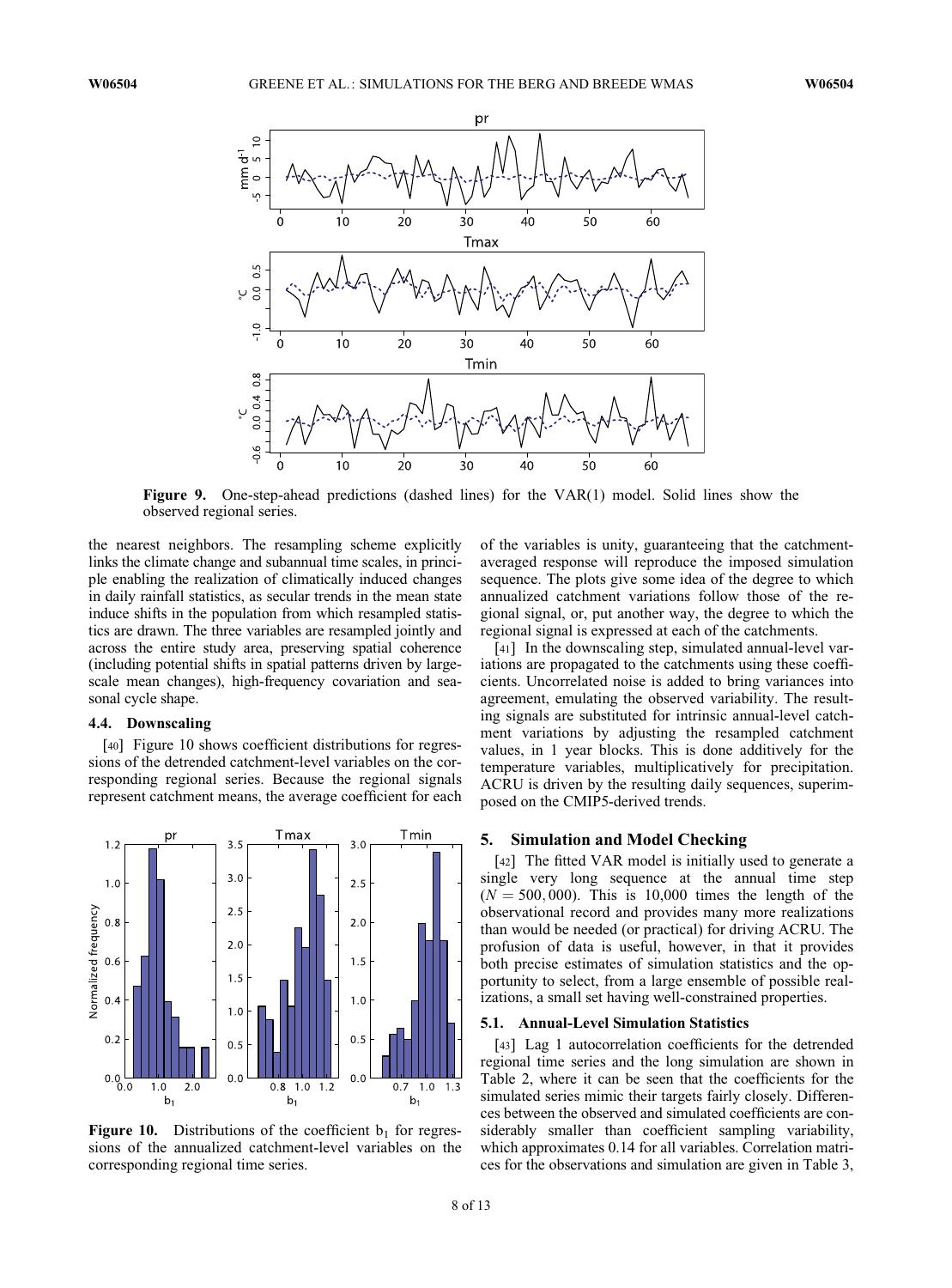Table 2. Lag 1 Autocorrelation Coefficients for pr, Tmax, and Tmin for the Regional Observations and Long Simulation

| Source              | pr       | Tmax  | Tmin  |  |
|---------------------|----------|-------|-------|--|
| <b>Observations</b> | 0.003    | 0.166 | 0.293 |  |
| Simulation          | $-0.010$ | 0.175 | 0.299 |  |

which shows that quite a close correspondence has been achieved. As noted, these correlations may arise through either the modeled lag 1 dependencies or the innovations term  $\mathbf{u}_t$  (i.e., either of the terms on the right-hand side of equation (2)). The VAR model thus captures well the two characteristics of the regional series that are of importance for the simulation of annual-to-decadal variations in this setting.

## 5.2. Subannual Simulation Characteristics

#### 5.2.1. Spell-Related Properties

[44] Figure 11 compares observed and simulated distributions for dry and wet spell counts and wet spell amounts, in the form of quantile-quantile plots. Comparisons are made on the 1950–1999 period, statistics being computed over the 44 catchments having unique precipitation records. Simulations based on three nonoverlapping segments, randomly sampled from the long simulation sequence, are plotted. Figure 11 shows that the simulated distributions closely approximate the observed. Plots for spell lengths (not shown) show similarly high degrees of correspondence; examination of additional sequences suggests that these are representative.

[45] The quantiles shown in Figure 11 are computed on spell data pooled over catchments, obscuring the degree to which distributions may or may not correspond at the catchment level. This question is addressed, taking a slightly different perspective, in Figure 12, which shows coefficients for linear regressions of log-transformed catchment wet spell amounts on annual mean regional precipitation. The response of subannual statistics to mean changes is of interest because simulation values are propagated (via k-NN and subsequent adjustment) in terms of annual means. For the observations only one 50 year ''sample'' is available for computing these coefficients, and serves here as a reference. Fifty simulations were generated on the basis of (nonoverlapping) segments drawn at random from the long simulation sequence, yielding the distributions plotted at each of the catchments.

[46] Figure 12 shows that coefficient distributions computed from the simulations bracket the observed response at each of the catchments. Somewhat more than half (30 of 44) of the observed coefficients lie within the interquartile ranges at the individual catchments. This number ranges from 28 to 38 over the five spell parameters investigated,

Table 3. Contemporaneous Correlations for the Regional Observations and Long Simulation

|      | <b>Observations</b> |       |       | Simulation |       |       |
|------|---------------------|-------|-------|------------|-------|-------|
|      | pr                  | Tmax  | Tmin  | pr         | Tmax  | Tmin  |
| pr   | 1.000               |       |       | 1.000      |       |       |
| Tmax | $-0.449$            | 1.000 |       | $-0.445$   | 1.000 |       |
| Tmin | $-0.066$            | 0.732 | 1.000 | 0.068      | 0.733 | 1.000 |

wet and dry spell counts and lengths and wet spell mean daily amounts, suggesting that the spread of the simulated distributions might be somewhat too large. However, this does not take into account uncertainty in the observed coefficients themselves, so the simulated coefficient distributions may in fact not be unreasonably broad.

## 5.2.2. Precipitation Extremes

[47] Although the k-NN scheme selects for years with climate characteristics that are ''close'' to those being simulated, some adjustment of annual means of the three variables is still required in order that they replicate the imposed, simulated values. For precipitation this adjustment takes the form of a multiplicative scaling. Given the parameters adopted for the k-NN scheme, the resampled annual sequences prior to this scaling account for an average of 90% of the variance in the values to be simulated (based on the 50-sequence sample), so the required adjustments are relatively small. Nevertheless it is of interest to investigate whether the scaling might distort extreme rainfall distributions. To this end, the dependence of 3 day block maxima (i.e., highest 3 day rainfall total in each year) on annual mean regional precipitation was examined. As in the analysis of spell-related properties only the 44 unique precipitation records were considered.

[48] Regressions were conducted on both the actual and log-transformed data, yielding coefficients that reflect absolute and fractional change in 3 day precipitation totals, given absolute and fractional changes in annual mean precipitation, respectively. In absolute terms, 3 day totals were found to increase  $40 \pm 21$  mm ( $1\sigma$ ) per unit annual mean increase (expressed as mm  $d^{-1}$ ) for the observations and  $41 \pm 23$  mm for the simulations, the distributions taken over catchments. In fractional terms the corresponding values are  $0.90 \pm 0.27$  for the observations,  $0.97 \pm 0.38$  for the simulations. The observed and simulated coefficients for individual catchments are well correlated ( $r = 0.86$ , mean over the 50 simulations), indicating that differential catchment sensitivity in block precipitation maxima is well replicated in the simulations.

[49] Simulated and observed responses are effectively indistinguishable (in the aggregate), and in fractional terms are indistinguishable from unity, suggesting that, at least in this setting, precipitation extremes do scale linearly with the mean. This proportional behavior supports the use of multiplicative precipitation adjustments in the downscaling step.

[50] As long as projected annual means for the three variables lie within or near their 20th century ranges, the adjustment of subannual variations will constitute a second-order correction, following the resampling step. Given the high interannual variability of precipitation, the most important of the three variables, compared with projected mean changes, this condition is likely to be met in many cases, in particular for wet extremes in the expected drying climate of the Western Cape.

# 6. Toward Application

# 6.1. Specification and Screening

[51] The length of the simulated sequence allows for screening on multiple criteria, thus the exploration of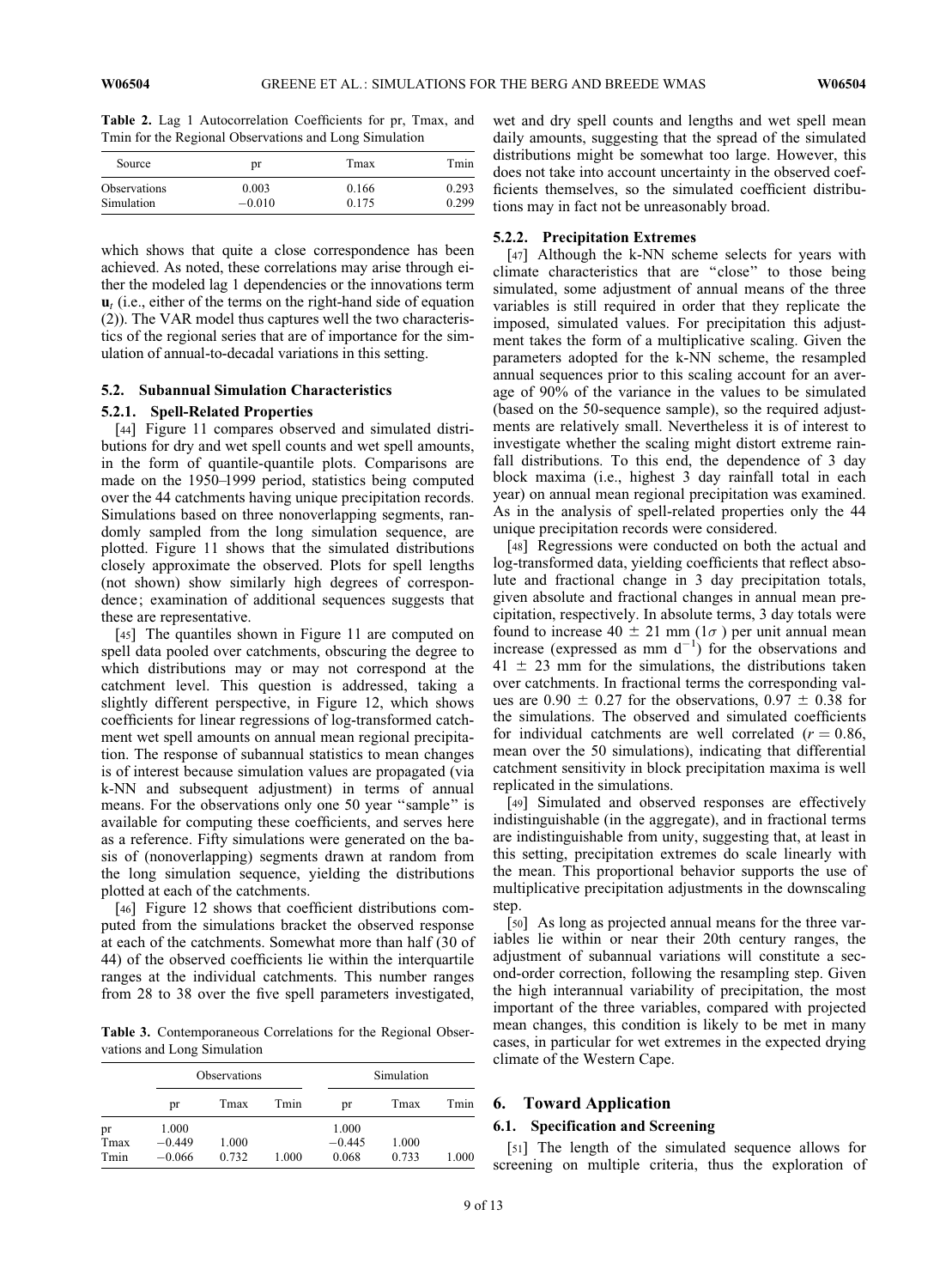

Figure 11. Quantile-quantile plots for (a) dry and (b) wet spell counts and (c) wet spell mean amounts  $(\text{mm d}^{-1})$  for three randomly selected simulations compared with observations over the 44 unique catchment records. Wet (dry) spells must be at least 3 (5) days in length, and rainfall during wet spells must be at least 10 mm on each day. Markers are plotted at each 0.01 quantile from 0.01 to 0.99, and in Figures 11a and 11b they have been shifted by small random amounts (''jittered'') for readability.

potential impacts in an efficient manner. Figure 13 shows annual values for two simulations, both for the same quinary catchment, which lies at an elevation of 870 m and has mean annual precipitation for 1950–1999 of 2.0 mm  $d^{-1}$ . For both simulations the 50th percentile, corresponding to a 6.7% precipitation decrease per degree global temperature increase, was specified for the regional 21st century response. The 20th century trend at this catchment, inferred from the observations, is small but negative, a reduction of 1.2% per degree warming. When combined according to (1) the net response is a reduction of 7.3% per degree global temperature increase, or  $-0.19$  mm d<sup>-1</sup> by the middle of the 2041–2050 decade, given a warming by that time of 1.3°C. The choice of decade in these examples is arbitrary, but for illustrative purposes it was desired that the precipitation reduction be significant.

[52] Simulated values in Figure 13 begin in year 2000. To select the particular sequences shown, the long simulation was screened on four criteria: First, it was desired to obtain some sense of the relative contributions of trend and decadal variability over the near term. As it turns out,

decadal anomalies lying at the 5th and 95th percentiles correspond to deviations of  $\pm 0.18$  mm d<sup>-1</sup>, nearly matching the secular drying at this catchment during the target decade. Catchment precipitation follows the regional signal closely, with a regression coefficient of 0.94 (see Figure 10), so there is very little dilution of the simulated signal in the downscaling step. The initial screening specification is thus that 10 year mean precipitation be constrained to lie near the 5th (or 95th) percentile.

[53] Figure 7 tells us that pr and Tmax are anticorrelated: Years when these variables are both anomalously high (or low) are relatively unlikely. Since we are interested here in the ''typical'' impacts of precipitation fluctuations, it was further required that the temperature variables lie within reasonable ranges of their conditional expected values, given the specified precipitation departure. Finally, because there is some hydrologic memory of past conditions, anomalous precipitation during the preceding decade was required to be reasonably small. Screening for the specified values  $\pm 0.1$ ,  $\pm 0.6$ ,  $\pm 0.6$ , and  $\pm 1.0$  standard deviations, for decadal precipitation, Tmax, Tmin, and the



Figure 12. Catchment-level coefficients for log wet spell mean amounts regressed on annual mean precipitation. Distributions are taken over 50 simulations. Black markers show observed values.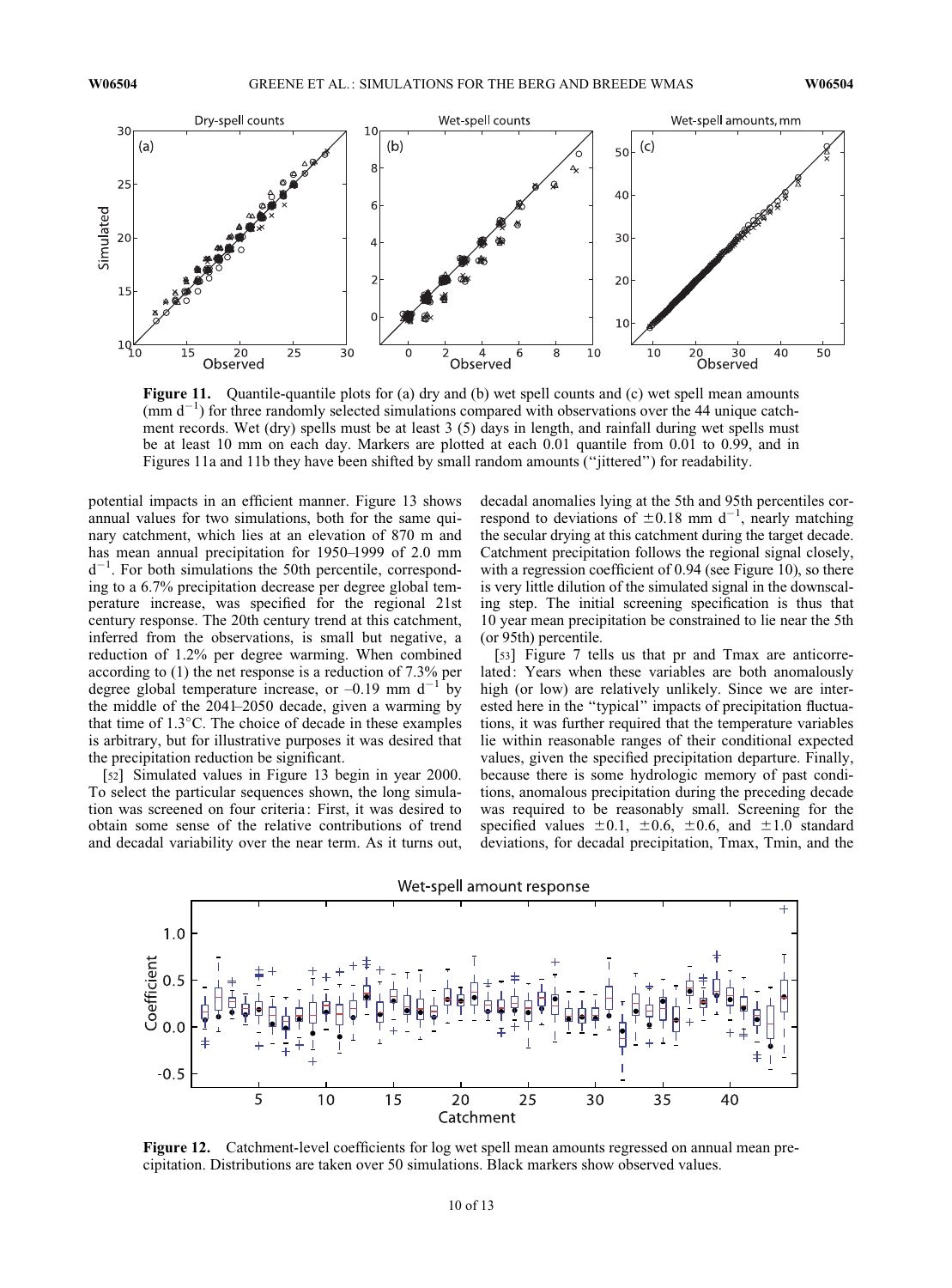

Figure 13. Two simulations for the same quinary catchment and with the same precipitation trend but opposing decadal fluctuations. Decadal anomalies were specified for the 2041–2050 period, indicated by red bars. Observed, rather than simulated, values are shown for 1950–1999.

preceding decade's precipitation, respectively, yielded several hundred simulation candidates, from which the examples shown were selected. Finally, the long sequence was sliced so the that specified decadal fluctuations occur during the 2041–2050 decade.

[54] For application purposes it may be useful to calculate the quantile corresponding to a particular decadal precipitation value, resulting from the joint specification of trend and fluctuation percentiles. Knowing the distributions of both trend and fluctuation, the desired value can be computed by first expressing the trend as a precipitation anomaly, as we have done above. The sum of trend in this form with the decadal fluctuation can then be evaluated in terms of the sum of their distributions.

#### 6.2. Balance of Trend and Variability

[55] In the scenario just described, the 5th-percentile decadal fluctuation produces a near doubling of the precipitation reduction owing to trend (Figure 13a), while the 95th-percentile anomaly (Figure 13b) results in an almost complete cancellation. Because the trend is computed in fractional terms while fluctuations take the form of anomalous precipitation rates, this balance will differ across catchments. Mean precipitation at the example catchment is close to the regional value (see Figure 3), so the balance there can be expected to approximate that of the study area as a whole. Catchment-level factors that may modify this balance, aside from mean precipitation, include variations in 20th century trend and the degree to which the catchment subscribes to the regional signal.

[56] From the regional viewpoint and assuming the GCM mean precipitation response, Figure 14 indicates that by about 2040 mean annual precipitation would be expected to decline to the level of the present-day 5th percentile for decadal means, i.e., the level demarcating the driest five percent of decades in the present climate. The reduction comes about in the context of significant interannual variability,

such that this level is reached fairly frequently, even at present, in individual years, about one in three. The GCM mean response amounts to a reduction in annual mean precipitation of about 10% by midcentury, given the RCP4.5 global temperature increase  $(\sim 1.5^{\circ}C)$  projected by this time. A shift of this magnitude would be expected to have significant impacts. However a more comprehensive modeling framework is required in order to fully understand the implications of trend, variability and their interplay in the complex physical and socioeconomic setting of the Western Cape. ACRU represents the next step in this process.



Figure 14. GCM mean precipitation response in the context of regional variability. Blue solid and dashed lines indicate the 20th century regional mean and 5th percentile for decadal means, respectively. Red lines show the mean CMIP5 response applied to these values, given the projected RCP4.5 temperature increase. Shorter and longer black bars at the right show  $\pm 1\sigma$  for 10 year and annual means, respectively.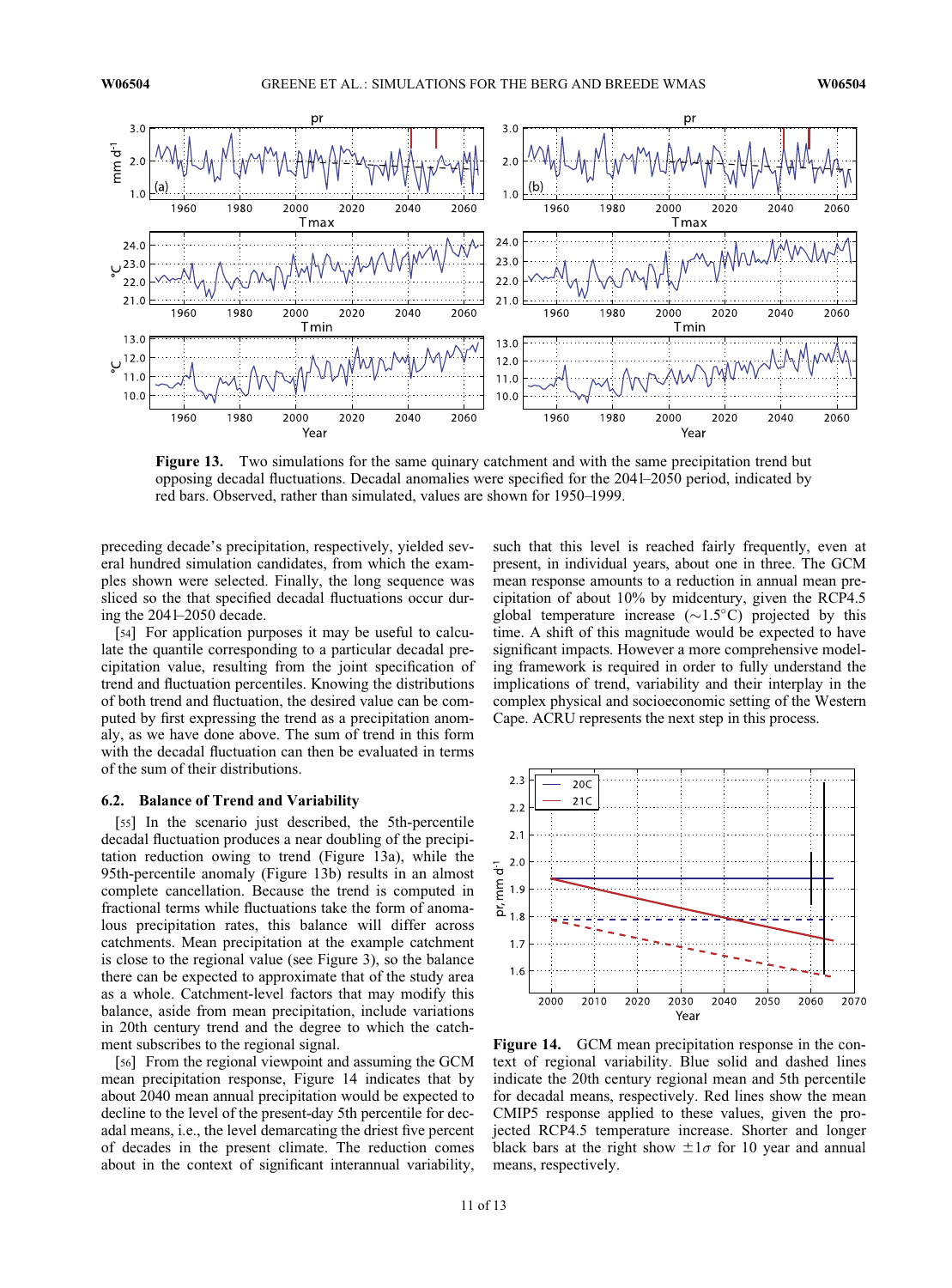## 6.3. Application in ACRU

[57] A set of screened sequences, including both high and low trend and decadal fluctuation quantiles, will be used to drive ACRU, enabling the exploration of a range of plausible impacts whose likelihoods can now be quantified. In addition to water availability, ACRU represents crop-related responses such as evapotranspiration, irrigation demand and yields. Its simulations will be combined with economic modeling to produce impact assessments for agricultural and urban sectors as well as comparative evaluations of adaptation options, including demand management, infrastructure development and water trading. The results of these experiments will be reported in a separate publication.

# 7. Some Trailing Considerations

[58] Supplementing the observational record with tree ring or other paleodata could in principle permit more robust estimation of climatic behavior on the annual-to-decadal scale. The regionally relevant tree ring chronology that was examined by *Tyson et al.* [2002] apparently exhibits a rather complex dependence on climatic factors [Dunwiddie and LaMarche, 1980] rendering it difficult to interpret, and we are unaware of other, possibly less ambiguous proxy records in or near the study area. We have therefore not attempted to incorporate such data in the present analysis.

[59] The trend in our simulation example represents the average CMIP5 response (with a small addition from the intrinsic catchment trend). The distribution of these responses was discussed in section 4.1. Gleckler et al. [2008] show that over a wide range of both surface and atmospheric fields, the multimodel ensemble mean consistently outperforms individual models, so perhaps more confidence can be placed in the mean response, and less in the outlying GCMs, than the distribution of Figure 5 suggests. On the other hand, the 14-GCM ensemble utilized here may not sample the full range of possible regional variations, so the true distribution could in fact be broader than that suggested by Figure 5. Detailed process studies may aid in the evaluation of GCM behavior, eventually permitting a differential assignment of credibility among models and, consequently, more precise uncertainty estimates.

[60] A range of sophisticated downscaling schemes exist [e.g., Mehrotra and Sharma, 2010; Greene et al., 2011b], and one may ask whether such a scheme might be substituted for the k-NN/rescaling deployed herein. On the one hand, our use of a relatively straightforward method preserves an emphasis on the manner of combining information across time scales that we believe constitutes the principal point of interest of this study. More fundamentally, however, the procedure used here arises naturally in conjunction with the other components of the method: Since regional variability down to the annual scale is prescribed by the VAR model, use of a scheme that generates such variability by other means (perhaps using GCM output) would result in overspecification. Thus the integration of any alternate methodology would require careful consideration, and the range of applicable methodologies may be limited.

# 8. Summary

[61] A method, based on the decomposition of variability into trend, annual-to-decadal, and subannual components, is utilized to generate stochastic climate simulations for the Berg and Breede Water Management Areas, Western Cape province, South Africa. Simulations are produced on a daily time step and are structured for driving the ACRU agrohydrology model. Long-range trends are inferred using an ensemble of 14 of the CMIP5 GCMs, respecting the considerable spread they exhibit in regional precipitation response. Variability on annual-to-decadal time scales is simulated using a first-order vector autoregressive (VAR) model fit to annualized observed values of precipitation and minimum and maximum daily temperatures, while subannual variations are generated via a modified k-NN resampling algorithm. The simulated sequences preserve both spatial coherence and the temporal characteristics important for the annual-to-decadal time scale, and link subannual statistics, including spell-related behavior and precipitation extremes (evaluated here using 3 day block maxima), to climatic trends in a manner consistent with observed variability. The VAR model is used to generate a single long simulation sequence at the annual time step, from which short segments may be extracted by screening against multiple criteria. Follow-on modeling using ACRU will explore a range of scenarios, for which the long simulation provides an ample ''library.''

[62] Because the simulated components of variability are superimposed on secular trends that may carry the system to states beyond the range of those visited in the past, climatic stresses may be produced, on a range of time scales, that exceed those previously experienced. It is hoped and expected that these simulations, utilized as inputs to ACRU, will ultimately prove useful in delineating the climate risks with which the Western Cape may have to contend in coming decades.

[63] Acknowledgments. We are grateful for the many helpful comments and suggestions provided by colleagues at both the International Research Institute for Climate and Society and the Lamont-Doherty Earth Observatory of Columbia University, by Roland Schulze at the University of KwaZulu-Natal, Mac Calloway at the UNEP Risø Centre, Roskilde, and by three anonymous reviewers, whose detailed comments helped measurably to improve the manuscript. This work was carried out with the aid of a grant from the International Development Research Centre, Ottawa, Canada, ID 104150-001. A.M.G.'s work was supported in part by a grant from NOAA, NA08OAR4320912. The views expressed herein are those of the authors and do not necessarily reflect those of NOAA or any of its subagencies.

# References

- Akaike, H. (1973), Information theory and an extension of the maximum likelihood principle, in Second International Symposium on Information Theory, edited by B. N. Petrov and F. Csaki, pp. 267–281, Akad. Kiado, Budapest.
- Boer, G. J. (2009), Changes in interannual variability and decadal potential predictability under global warming, J. Clim., 22, 3098–3109, doi:10.1175/ 2008JCLI2835.1.
- Boer, G. J., and S. J. Lambert (2008), Multi-model decadal potential predictability of precipitation and temperature, Geophys. Res. Lett., 35, L05706, doi:10.1029/2008GL033234.
- Braganza, K., D. J. Karoly, and J. M. Arblaster (2004), Diurnal temperature range as an index of global climate change during the twentieth century, Geophys. Res. Lett., 31, L13217, doi:10.1029/2004GL019998.
- DelSole, T., M. K. Tippett, and J. Shukla (2011), A significant component of unforced multidecadal variability in the recent acceleration of global warming, J. Clim., 24(3), 909–926, doi:10.1175/2010JCLI3659.1.
- Dunwiddie, P. W., and V. C. LaMarche Jr. (1980), A climatically responsive tree-ring record from Widdringtonia cedarbergensis, Cape Province, South Africa, Nature, 286, 796–797.
- Enfield, D. B., A. M. Mestas-Nunez, and P. J. Trimble (2001), The Atlantic Multidecadal Oscillation and its relationship to rainfall and river flows in